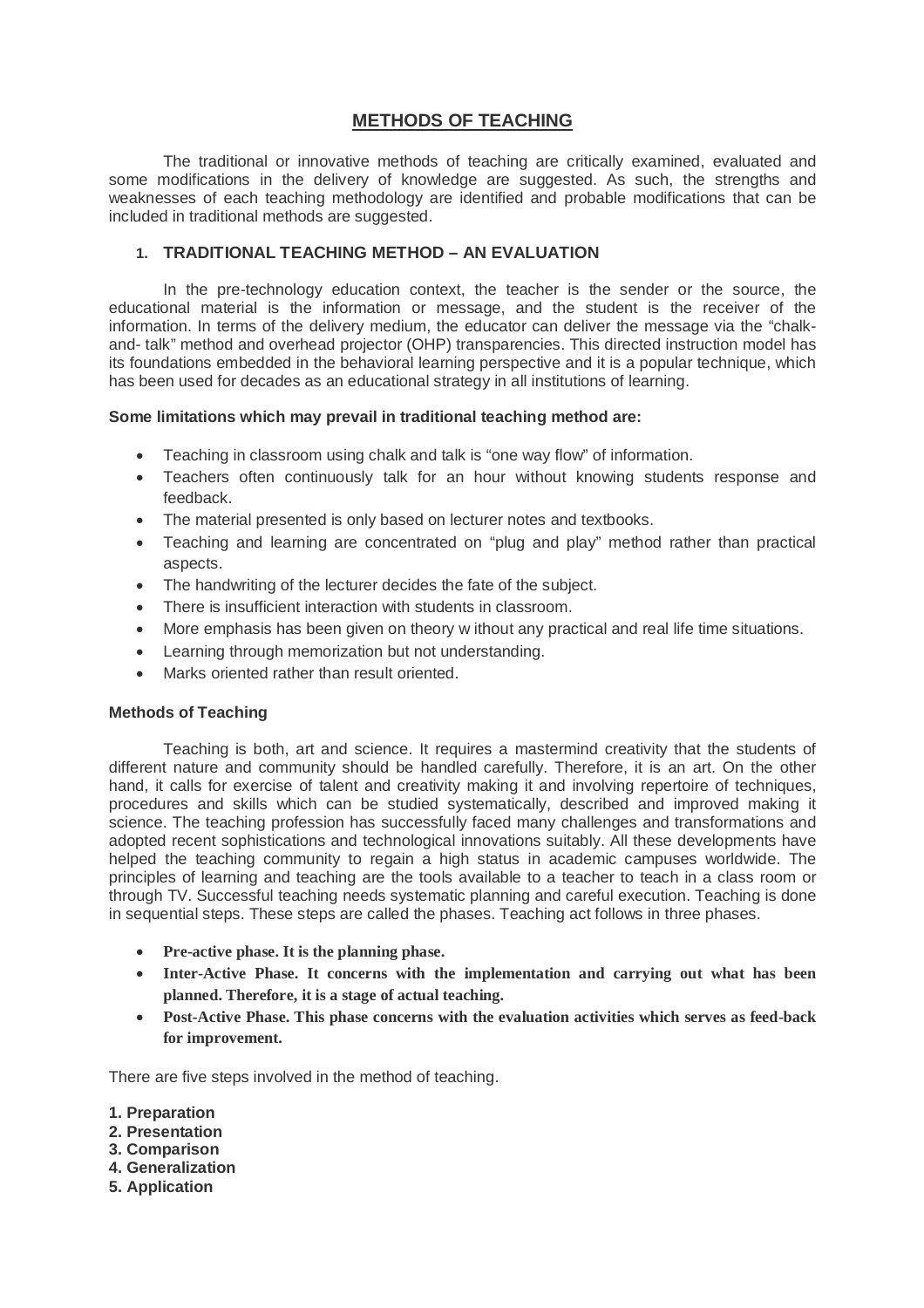## **Methods of Teaching According to different Schools of Philosophy**

### **Methods by idealism**

Buttler is right when he says, "Idealists consider themselves creators and determiners of methods, not devotees of some one method." They speak of the general nature of teaching methods only. They do not specify any method to be adopted in the centres of learning. Therefore, method is the weakest aspect of the philosophy of idealism. Different idealists have adopted different methods. Socrates laid adopted the question method. Plato, his disciple, changed question method into conversational method and made it logical. His disciple, Aristotle followed inductive and deductive methods. Hegel adopted logical method. Pestalozzi adopted self-activity method. Herbart on methods says, "I have no conception of education without instruction and do not acknowledge any instruction which does not educate." He also takes the help of discussion method and at times suggests debate as a technique of teaching.

For classroom practice, idealists would encourage the use of the discussion and the lecture methods. The discussion method of learning which is popularly known as the socratic method involves questioning and discussion. It was the method of learning in the upanishadic period of Indian education It is also known as the 'Informal dialectic' method. Idealists value the use of wellprepared and presented lectures. Lecture should not be a phonographic recitation on facts but a scholarly exposition. It should also not be delivered in an autocratic way. It should be participatory.

### **Methods by Naturalism**

Rousseau considers education as a process of living. Being a process, it lasts throughout life or at least from birth to adult life. It finds its meaning for any particular stage, not on a future state. It is not artificial, harsh, unsympathetic, repressive of all natural inclinations, by which "the child as a "little man" is made into a "big man" through the hands of the teacher. Development of the child through natural process is an enjoyable, rational, harmoniously balanced,  $\land$  useful and hence natural life. The aim of education is achieved not in adult life, but in each succeeding day, whenever life has its natural activities, its appropriate duties and its corresponding satisfaction. Thus stress is given on direct experience of things. Rousseau, therefore says, "Give your scholar no verbal lessons: he should be taught by experience alone.

### **Pragmatic Methods**

The focus of pragmatic methods of teaching is on the 'child-in-society' and his activities therein rather than the book, the teacher, the subject or exclusively the child-of-nature. Learning always occurs as a result of an activity. The teacher has to capitalize upon the activities of children to direct the teaching-learning process. Activity is the basis of all teaching. The child should be enabled to find out information by himself instead of pouring information on him. Children should be encouraged to discover and investigate the facts of life. Education must develop the laboratory habit of mind. The method of teaching should be experimental.

### **Existentialist Methods**

The method of teaching advocated by existentialism is of asking questions, refining answers, asking more questions and pushing the issue until some acceptable conclusion was reached. Existentialists favoured the Socratic approach to teaching, as it was inductive, proceeding from the immediate and particular to the abstract and universal. In this method, knowledge and wisdom are gained through personal relationships between the teacher and the pupil. They give emphasis on individual attention. Since emphasis is given on individual attention, they prefer home education to school education.

In existentialist system the teacher cannot impose upon children his own ideas, ideals, ideologies and values. Religious education may be imparted, provided there is no scope for indoctrinations. They advocate a method of teaching which can develop creativity among the pupils.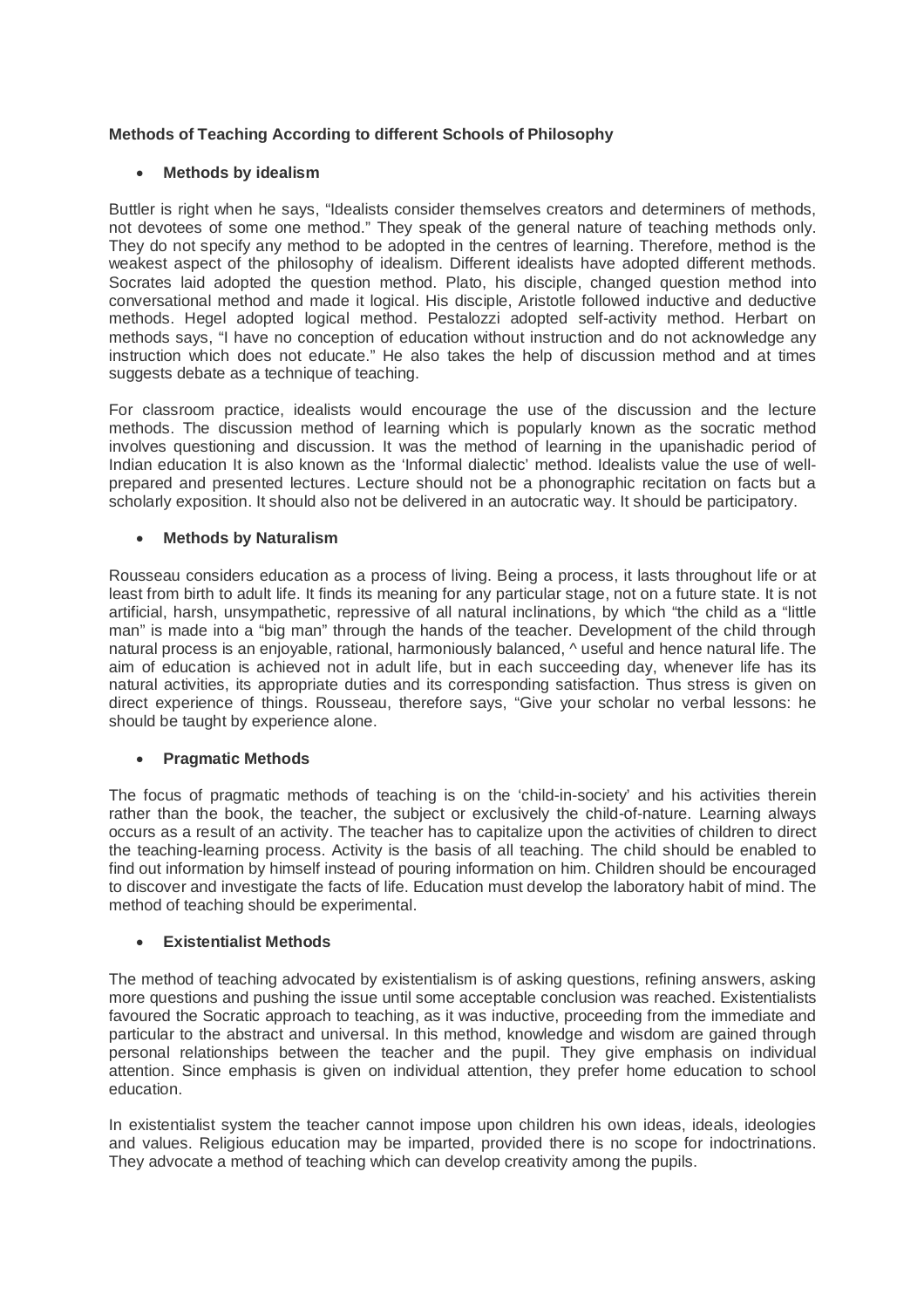## **Methods of Teaching as recommended by Secondary Education Commission (1952-53)**

- The commission suggested that methods of teaching should provide ample opportunities for students to develop clear thinking and clear expression.
- Individual-centred methods and opportunities for practical application of knowledge should be adopted.
- Activity method and project method should be used in school practice.
- Establishing of Experimental and Demonstration schools and training in activities such as scout movement, N.C.C., first aid should be encouraged.

# **2. Some Speci\_c Methods of Teaching**

## **1. Inferential Problem Solving Technique**

Inductive and deductive are two important procedures of systematic approaches to problem solving.

### **Steps in Inductive Method**

- Recognition of the problem
- Searching for data
- Organisation of data
- Framing tentative solutions
- **•** Elimination
- Verification

## **Steps in Deductive Method**

- Recognition of problem
- Searching for data
- Reviewing
- Formulation of inferences
- Verification

### **2. Team-Teaching**

Team-teaching is also called co-operative teaching. This is a recent idea in the field of education. M.B. Naik said, "In a team-teaching method, two or more teachers make a plan of the subjects cooperatively, carry it out, and always evaluate its effects on the students periodically." In team teaching, subject teachers give lectures to a big class. On every working, all the members of the team have a common assembly. Here they discuss the methods used by the fellow-teachers.

### **3. Micro-Teaching**

Micro-teaching is an innovative teaching technique. It is a new development in the field of teaching. The term micro-teaching was first coined by Dwight Allen of the Stanford University in 1963.

### **Features of micro-teaching**

- It is a teacher training technique.
- It focuses on developing teaching skills.
- It reduces the classes size in five to ten students.
- The size of the topic is also reduced.
- Micro-teaching is a highly individualized training skill.
- It provides feedback for trainee's performance.
- It is an effective device to prepare competent teachers.
- In this technique learners are provided with immediate knowledge of the correctness of response.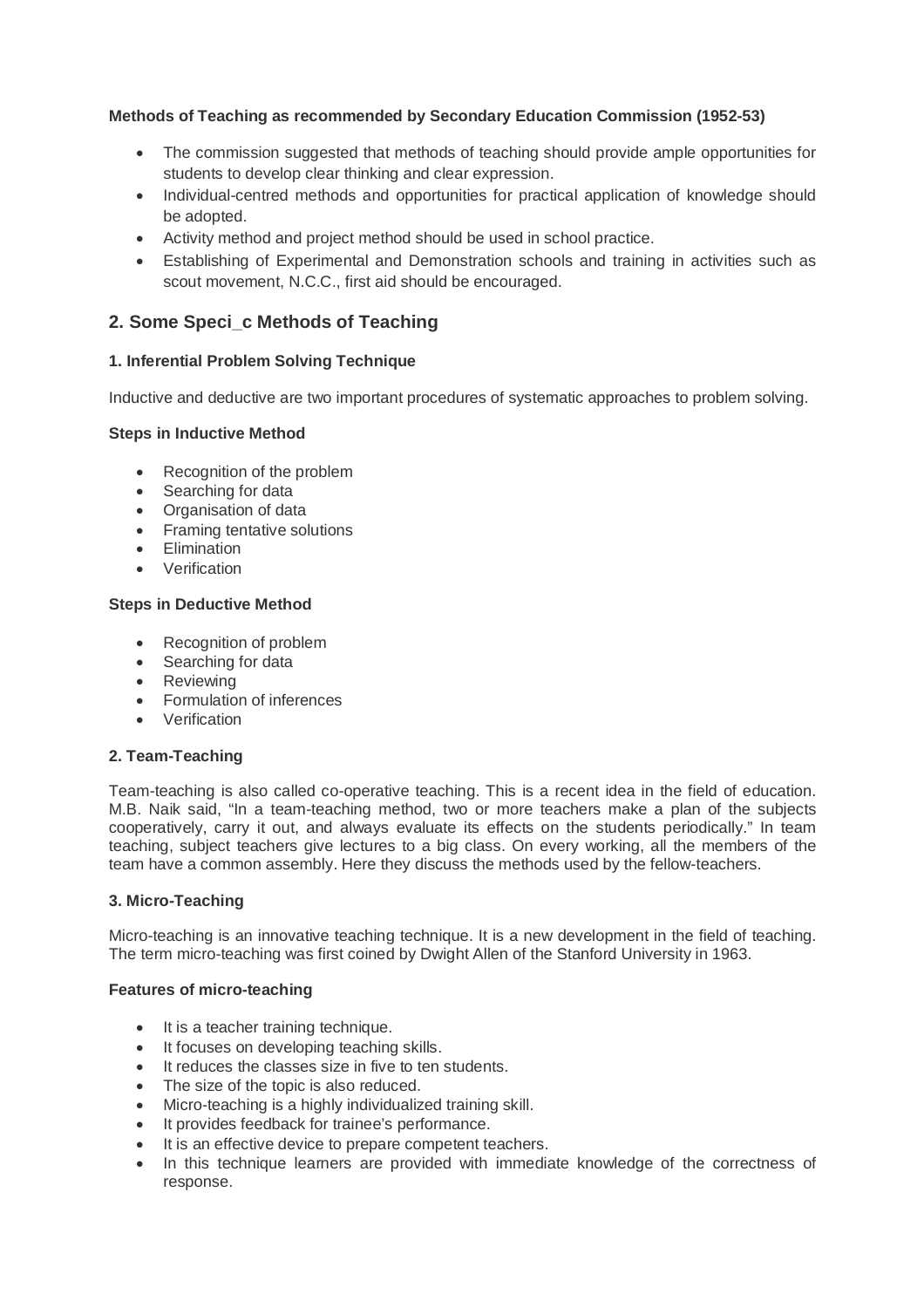### **Steps in Micro-teaching**

- Defining the skill
- Demonstrating the skill
- Planning the lesson
- Teaching the lesson
- Discussion
- Replanning
- Re-teaching
- Rediscussion
- Repeating the cycle till the desired level of skill is achieved.

## **4. Question-Answer technique in teaching**

No teacher of elementary or secondary subjects can succeed in his instruction, which has not a fair mastery of the art of questioning.

## **Purposes of questioning:**

- To test the knowledge
- To locate the difficulty
- To arouse motivation
- To secure active participation of students.
- To apply knowledge
- To recapitulate the lesson learnt.
- To promote thinking and originality
- To increase self-confidence
- To maintain discipline
- To promote intellectual and social development.

Underlying the need of questioning Parkar Said. "Questioning is the key to all educative activities."

## **TEACHING AIDS**

### **Meaning of Teaching Aids**

A teaching aid is something a classroom teacher uses in her class to help students improve reading and other skills, reinforce a skill, or to make learning fun. Teaching aids can be used in any of the core classes. There are several types of teaching aids to be utilized in a classroom.

## **Need of Teaching Aids**

- Every individual has the tendency to forget. Proper use of teaching aids helps to retain more concepts
- Students can learn better when they are motivated properly through different teaching
- Teaching aids develop the proper image when the students see, hear taste and smell
- Teaching aids provide complete example for conceptual
- The teaching aids create the environment of interest for the
- Teaching aids helps to increase the vocabulary of the
- Teaching aids helps the teacher to get sometime and make learning permanent.
- Teaching aids provide direct experience to the

## **Types of Teaching Aids**

There are many aids available these days. We may classify these aids as follows-

- 1. Visual Aids
- 2. Audio Aids
- 3. Audio Visual Aids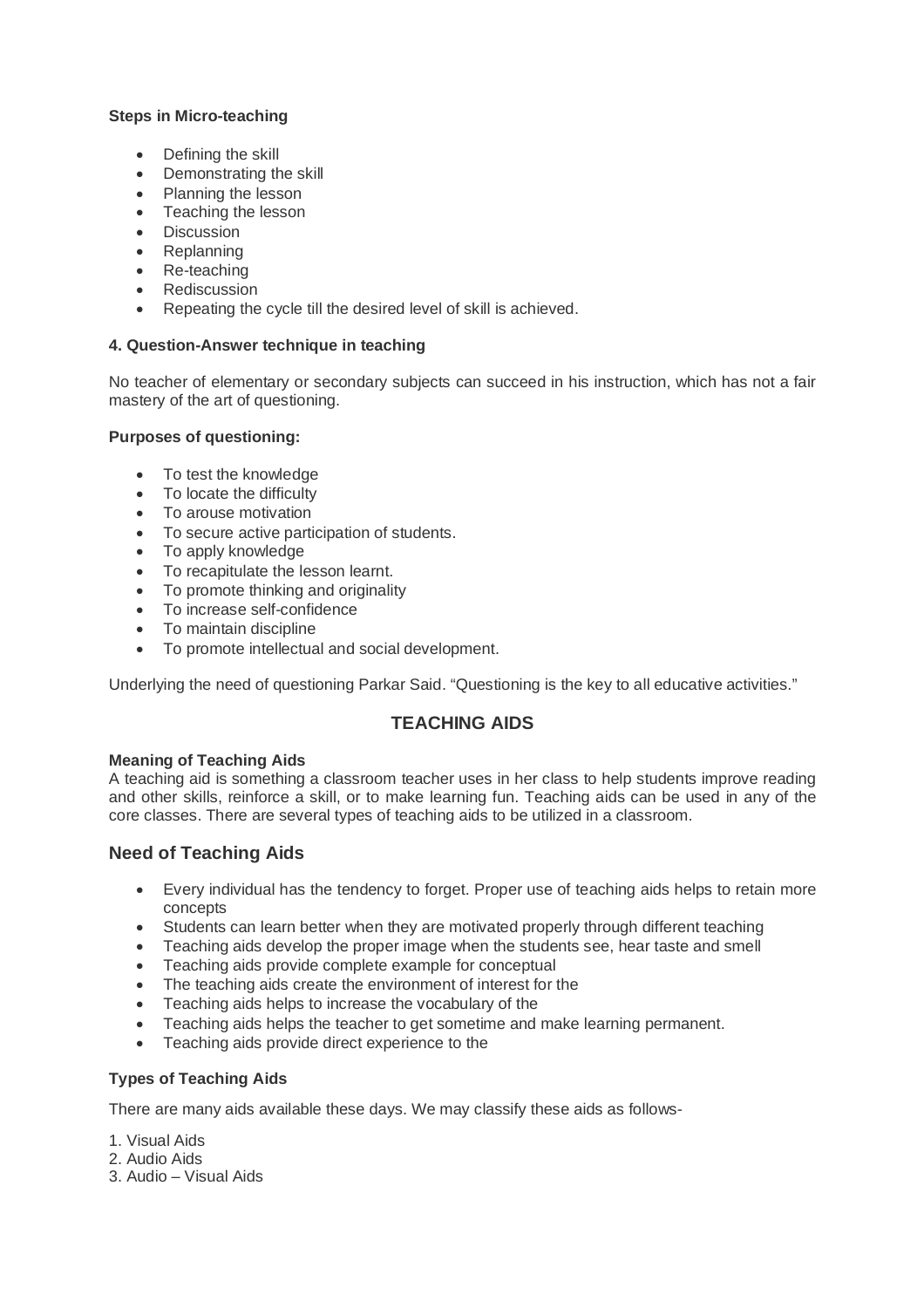# **1) Visual Aids**

The aids which use sense of vision are called Visual aids.

For example :- actual objects, models, pictures, charts, maps, flash cards, flannel board, bulletin board, chalkboard, overhead projector, slides etc. Out of these black board and chalk are the commonest ones.

### **2) Audio Aids**

The aids that involve the sense of hearing are called Audio aids. For example: – radio, tape recorder, gramophone etc.

### **3) Audio – Visual Aids**

The aids which involve the sense of vision as well as hearing are called Audio- Visual aids. For example – television, film projector, film strips etc.

## **IMPORTANCE OF TEACHING AIDS**

Teaching aids play very important role in Teaching- Learning process.

- 1) Motivation- teaching aids motivate the students so that they can learn better.
- 2) Clarification Through teaching aids, the teacher clarifies the subject matter more easily.
- 3) Discouragement of Cramming teaching aids can facilitate the proper understanding to the students which discourage the act of cramming.
- 4) Increase the Vocabulary Teaching aids helps to increase the vocabulary of the students more effectively.
- 5) Saves Time and Money When the uses teaching aids, it saves him from the long explanations that may take time for students understand
- 6) Classroom Live and active Teaching aids make the classroom live and active.
- 7) Avoids Dullness This means the class becomes more active, lively and participatory
- 8) Direct Experience Teaching aids provide direct experience to the students which make them learn easily

### **Evaluation Systems**

Evaluation is a device through which we can get an exact idea of what students actually achieve from their teaching-learning experiences. Following are some important evaluation systems:

### **1. Examinations**

Examination is the concern of the teacher, the greatest premium of parents and the first anxiety of the students. End products of all education efforts are appraised by evaluation.

### **Importance of Examinations**

(i)Examinations help in testing the achievement of the pupils.

(ii)Examinations are also helpful in evaluating the individual interests, aptitudes, intelligence, physical, emotional, social and moral development.

(iii)They also provide an ease to classify the students, to provide guidance, to bring changes in curriculum and form the basis of admissions. Dr. Radha Krishnan said, "if examination are necessary, thorough reform of these is still more necessary."